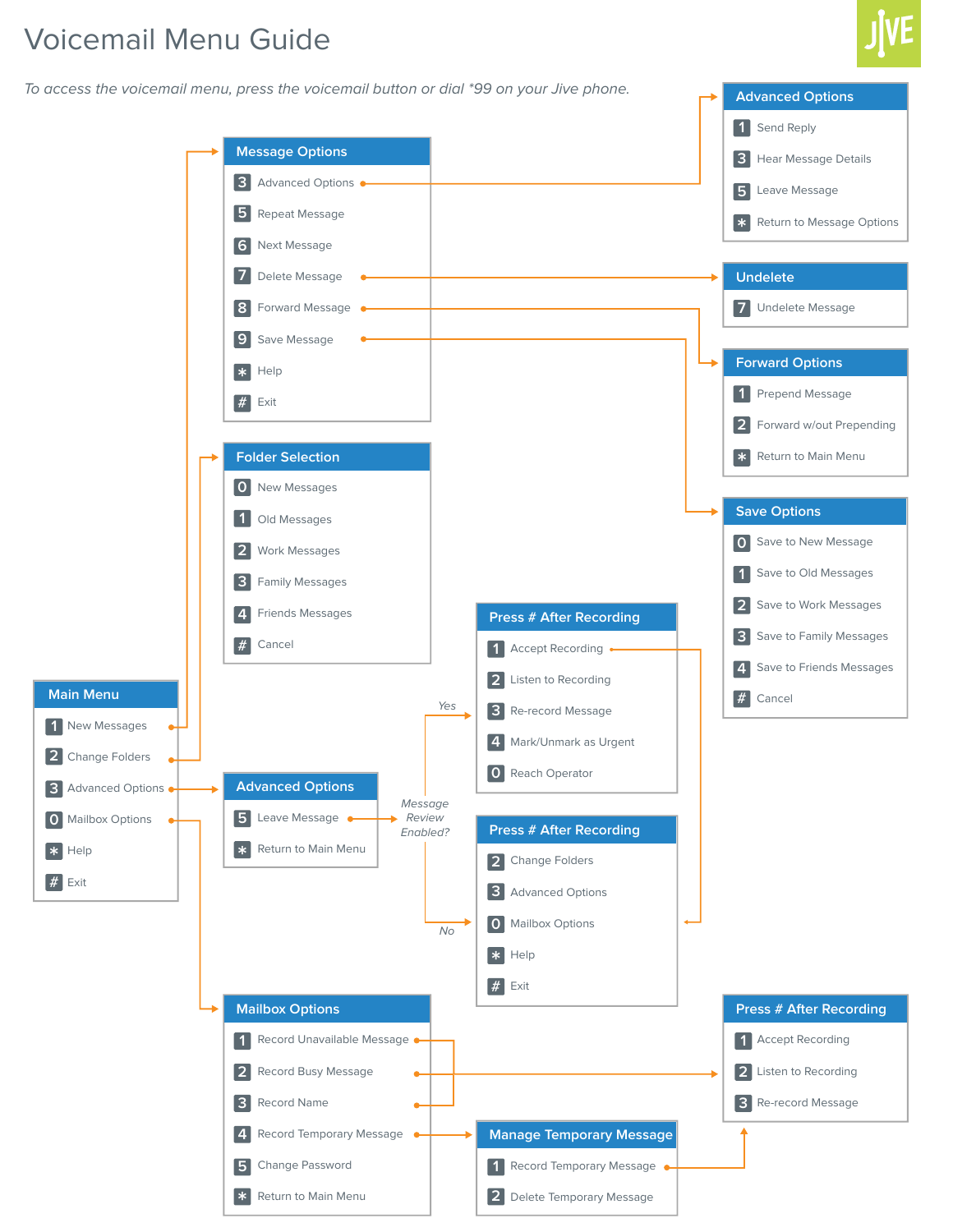# **Voicemail Menu Descriptions**

|             | <b>Main Menu</b>        |                                                                                                                    |  |
|-------------|-------------------------|--------------------------------------------------------------------------------------------------------------------|--|
|             | <b>Main Menu</b>        |                                                                                                                    |  |
|             |                         | Listen to new messages.                                                                                            |  |
|             | <b>New Messages</b>     | While listening to a message, press * to rewind in 2 sec increments<br>or $#$ to fast forward in 4 sec increments. |  |
| 2           | <b>Change Folders</b>   | Listen to messages saved in the New, Old, Work, Family, or Friends<br>folders.                                     |  |
| 3           | <b>Advanced Options</b> | Leave a voice message for another internal extension.                                                              |  |
| $\mathbf 0$ | <b>Mailbox Options</b>  | Manage greetings and voicemail password.                                                                           |  |
|             | Help                    | Repeat main menu options.                                                                                          |  |
|             | Exit                    | Exit voicemail system.                                                                                             |  |

### **Message Options**

### **Main Menu > Message Options**

| 3 | <b>Advanced Options</b> | Leave a voice message reply (internal extensions only), hear<br>message details, or leave a voice message for another internal<br>extension. |
|---|-------------------------|----------------------------------------------------------------------------------------------------------------------------------------------|
| 5 | <b>Repeat Message</b>   | Replay message.                                                                                                                              |
| 6 | <b>Next Message</b>     | Go to the next message.                                                                                                                      |
| 7 | Delete Message          | Remove message permanently.                                                                                                                  |
| 8 | <b>Forward Message</b>  | Forward message to another internal extension.                                                                                               |
| 9 | Save Message            | Save message to a different folder (New, Old, Work, Family,<br>Friends).                                                                     |
|   | Help                    | Repeat message options.                                                                                                                      |
|   | Exit                    | Exit voicemail system.                                                                                                                       |

#### **Advanced Options**

#### **Main Menu > Message Options > Advanced Options**

|    | <b>Send Reply</b>                | Leave a voice message for the internal extension that left the<br>voicemail. |
|----|----------------------------------|------------------------------------------------------------------------------|
|    | <b>Hear Message Details</b>      | Hear message timestamp and caller id information.                            |
| 15 | Leave Message                    | Leave a voice message for another internal extension.                        |
|    | <b>Return to Message Options</b> | Go back to message options.                                                  |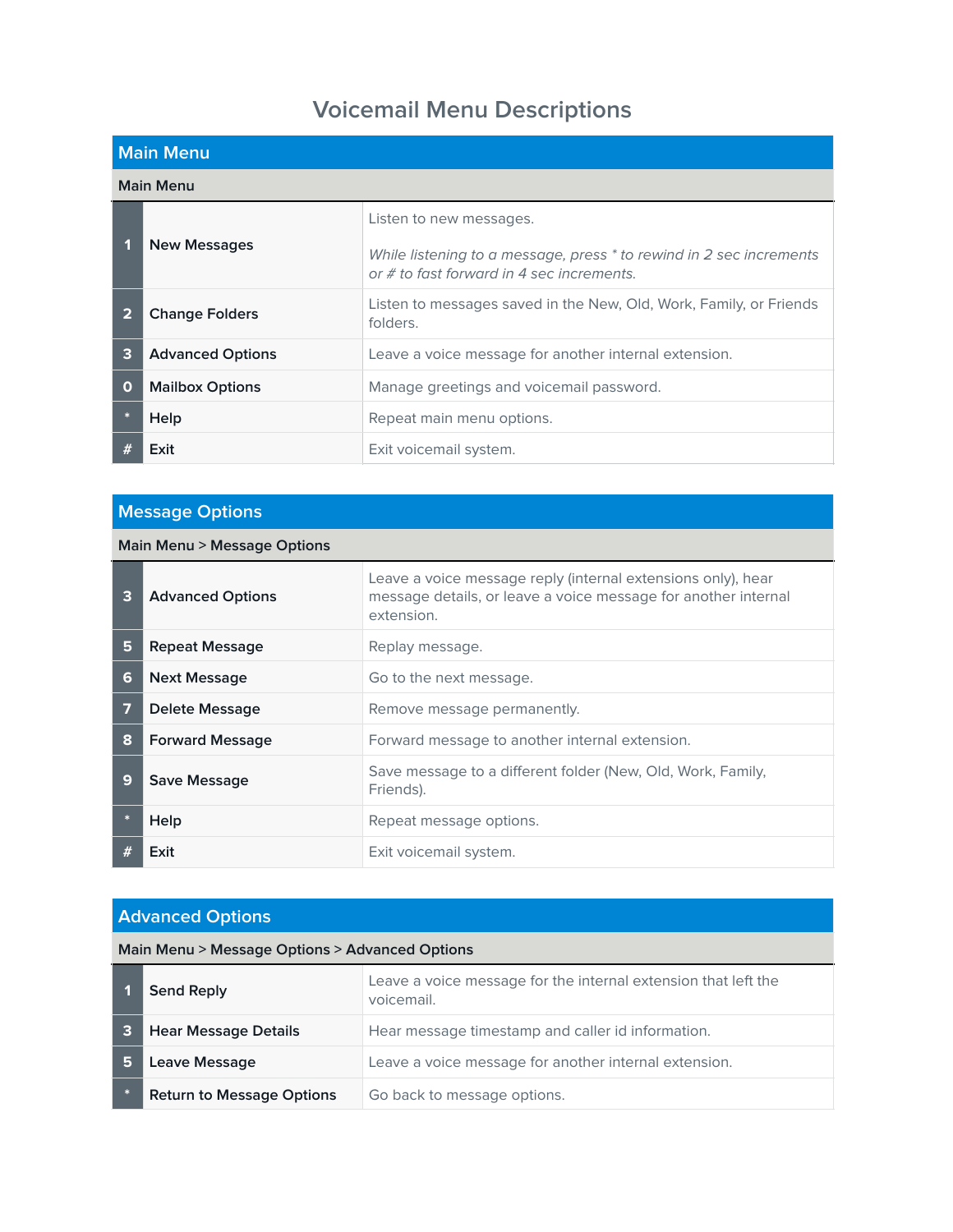#### **Undelete**

#### **Main Menu > Message Options > Undelete**

**7 Undelete Message Confirm message deletion.** 

### **Forward Options**

| Main Menu > Message Options > Forward Options |                            |                                                                |
|-----------------------------------------------|----------------------------|----------------------------------------------------------------|
|                                               | 1 Prepend Message          | Add a voice message to the beginning of the forwarded message. |
|                                               | 2 Forward w/out Prepending | Forward without adding a voice message.                        |

**Return to Main Menu Go back to the main menu.** 

## **Save Options**

|                | <b>UUVU UPUULU</b>                         |                                             |
|----------------|--------------------------------------------|---------------------------------------------|
|                | Main Menu > Message Options > Save Options |                                             |
| $\mathbf 0$    | <b>Save to New Messages</b>                | Save message in the New folder.             |
|                | Save to Old Messages                       | Save message in the Old folder.             |
| $\overline{2}$ | <b>Save to Work Messages</b>               | Save message in the Work folder.            |
| 3              | <b>Save to Family Messages</b>             | Save message in the Family folder.          |
| 4              | <b>Save to Friends Messages</b>            | Save message in the Friends folder.         |
|                | Cancel                                     | Cancel save and go back to message options. |

#### **Folder Selection**

#### **Main Menu > Folder Selection**

| O | <b>New Messages</b>     | Listen to new messages.                                        |
|---|-------------------------|----------------------------------------------------------------|
|   | <b>Old Messages</b>     | Listen to undeleted messages or those saved in the Old folder. |
|   | <b>Work Messages</b>    | Listen to messages saved in the Work folder.                   |
| 3 | <b>Family Messages</b>  | Listen to messages saved in the Family folder.                 |
| 4 | <b>Friends Messages</b> | Listen to messages saved in the Friends folder.                |
|   | Cancel                  | Go back to the main menu.                                      |

| <b>Advanced Options</b> |                              |                                                       |
|-------------------------|------------------------------|-------------------------------------------------------|
|                         | Main Menu > Advanced Options |                                                       |
| 5                       | Leave Message                | Leave a voice message for another internal extension. |
|                         | <b>Return to Main Menu</b>   | Go back to the main menu.                             |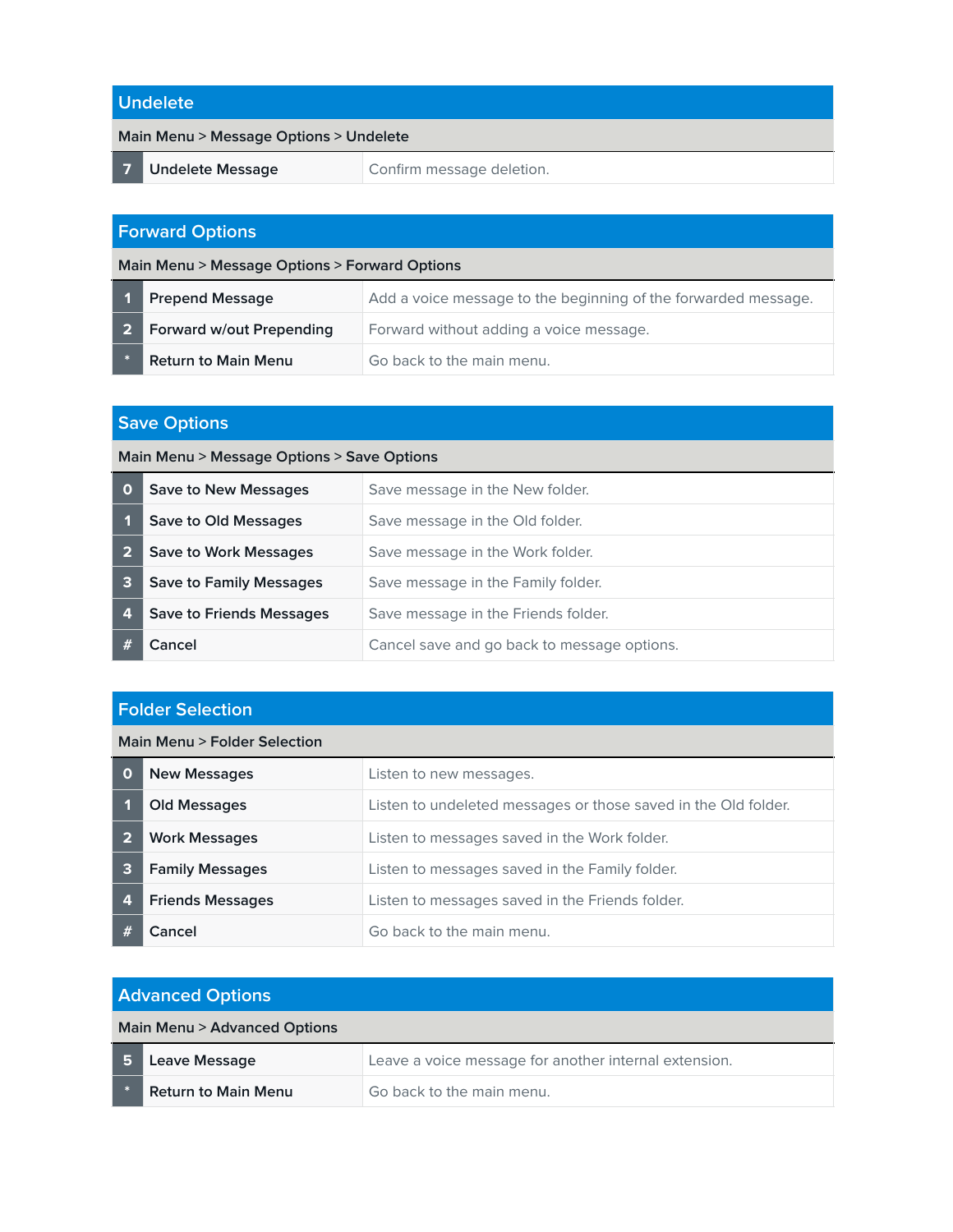#### **Press # After Recording** *Message Review Enabled on Recipient's Line*

#### **Main Menu > Advanced Options > Press # After Recording**

|   | <b>Accept Recording</b>  | Send the message to the designated internal extension.                                                                               |
|---|--------------------------|--------------------------------------------------------------------------------------------------------------------------------------|
|   | Listen to Recording      | Listen to the recording.                                                                                                             |
| 3 | <b>Re-record Message</b> | Erase recording and re-record.                                                                                                       |
| 4 | Mark/Unmark as Urgent    | Mark/Unmark message as urgent.<br>Message is played first and URGENT is added to subject line if<br>email notifications are enabled. |
|   | <b>Reach Operator</b>    | Speak with operator (must be enabled on the recipient's line).                                                                       |

# **Press # After Recording**

*Message Review Disabled on Recipient's Line*

#### **Main Menu > Advanced Options > Press # After Recording**

|   | <b>Change Folders</b>   | Listen to messages saved in the New, Old, Work, Family, or Friends<br>folders. |
|---|-------------------------|--------------------------------------------------------------------------------|
| з | <b>Advanced Options</b> | Leave voice message for another internal extension.                            |
| O | <b>Mailbox Options</b>  | Manage greetings and voicemail password.                                       |
|   | Help                    | Repeat options.                                                                |
|   | Exit                    | Exit voicemail system.                                                         |

# **Mailbox Options**

#### **Main Menu > Mailbox Options**

|   | <b>Record Unavailable Message</b> | Record default mailbox greeting.                                  |
|---|-----------------------------------|-------------------------------------------------------------------|
|   | <b>Record Busy Message</b>        | Record secondary greeting (configured for use in a dial plan).    |
|   | <b>Record Name</b>                | Record your name as a mailbox greeting.                           |
| 4 | <b>Record Temporary Message</b>   | Record temporary message (overrides all greetings until deleted). |
| 5 | <b>Change Password</b>            | Change mailbox password (default 0000).                           |
|   | <b>Return to Main Menu</b>        | Return to main menu.                                              |